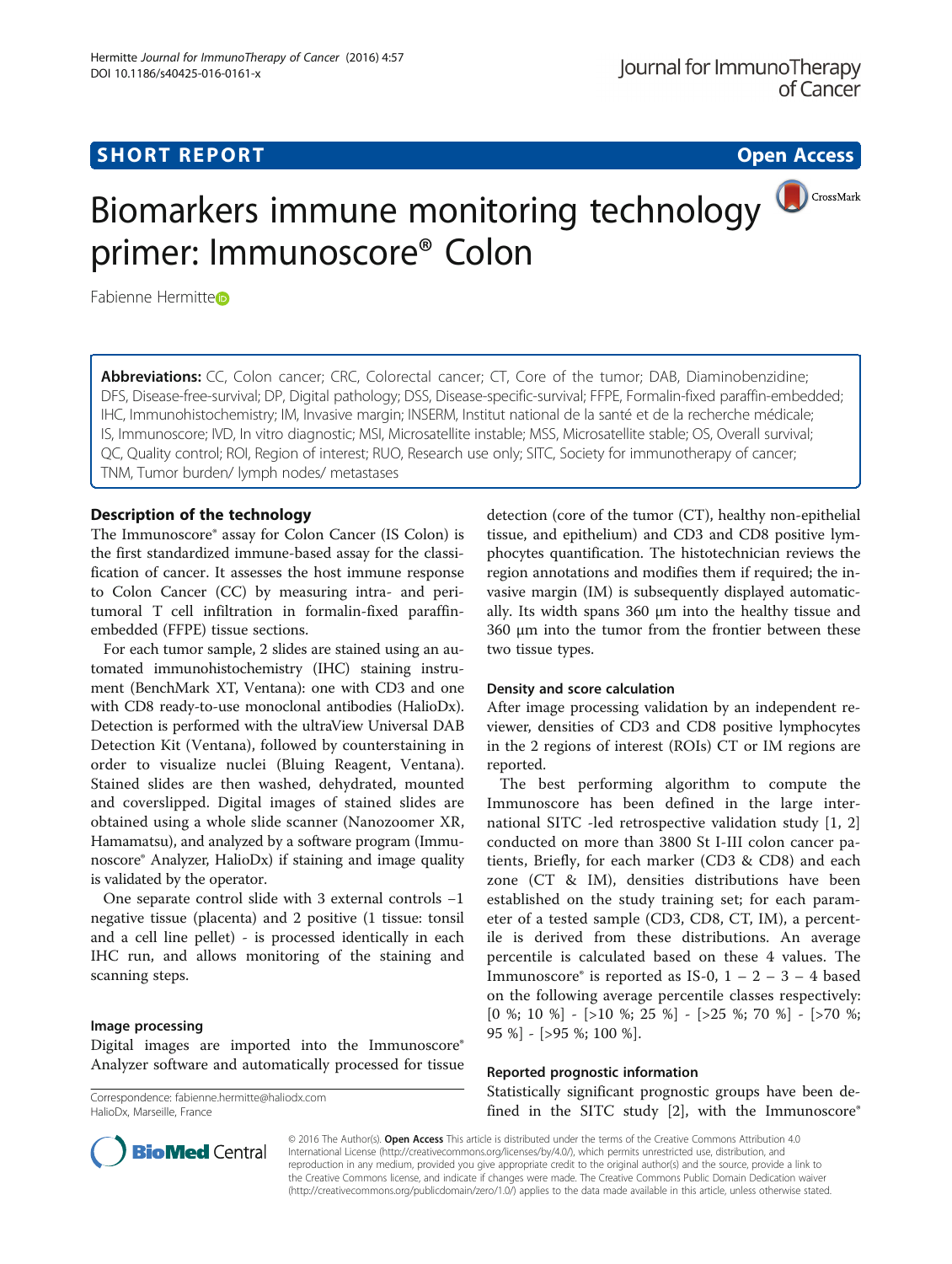categories 0 and 1 indicating a bad prognosis (high risk of relapse), while the Immunoscore® categories 3 and 4 indicate a good prognosis (low risk of relapse), and patients with an Immunoscore® 2 have an intermediate risk of relapse.

## Type of data obtained/readout

The Immunoscore® Analyzer generates a printable report. This report contains a capture of all quality control results as well as the analysis result.



#### Limitations of the approach

In order to get an accurate assessment of intra- and peri-tumoral T-cell infiltration, the tumor specimen must be selected from the block the most infiltrated by immune cells and must contain both the core of the tumor and the invasive margin. Pathologist review is mandatory to qualify the selection of the specimen according to those criteria prior to the testing.

The image analysis is a critical step in the process, and digital pathology expertise is required. The Immunoscore® assay is offered through HalioDx service laboratory and will be initially implemented in expert centers only.

Finally Immunoscore® optimal performance were validated on a specific platform combining validated instruments (autostainer and scanner) and qualified reagents. Future equivalency studies will be conducted to qualify additional platforms.

# Types of samples needed and special issues pertaining to samples

Starting material is a FFPE tissue block from a surgical section of colon cancer. The block must contain the core of the tumor (CT) and the invasive margin (IM) (tumor and healthy tissue present in the sample). Samples must have been fixed with 10 % buffered formalin. Slides must be prepared less than 4 months before testing; 2 slides are required (one for CD3, one for CD8) from adjacent 4 μm slices. Slices should be mounted on positively charged glass slides (Superfrost™ Plus or equivalent).

## Level of evidence

The role of adaptive immune response in controlling tumor progression in colorectal cancer was first evidenced by Galon et al. in 2006 [\[3](#page-2-0)]. In a comprehensive analysis of the tumor microenvironment, they showed that the type, density and location of immune cells within tumor regions predicted clinical outcome of the patients. In particular, the combined analysis of immune cells density in both tumor regions (CT and IM) was shown to improve the accuracy of survival prediction as compared to single-region analysis. It is based on those observations that the Immunoscore® was established and its prognostic power has been shown to surpass that of the conventional TNM staging and clinicopathological factors [[3](#page-2-0)–[6\]](#page-2-0). Notably, when Immunoscore® was applied on two large independent cohorts of early-stage colorectal cancer ( $n = 602$ ), only 4.8 % of patients with a high Immunoscore relapsed after 5 years as opposed to 72 % of patients with a low IS indicating that these patients could potentially have benefited from adjuvant therapy.

Recent data in large cohorts of CRC patients further demonstrated the critical importance of IS over tumorrelated features in the mechanism of dissemination to distant metastasis [\[7](#page-2-0)].

Immunoscore® was shown to be a stronger predictor of survival than microsatellite instability status [[8\]](#page-2-0). Microsatellite instable (MSI) tumors often contain intra-epithelial T cells in response to the expression of neo-antigens on the cell surface and this probably contributes to the better prognosis of patients with MSI tumors. Although patients with IS-High tumors are overrepresented in the MSI group compared to the microsatellite stable (MSS) group, there is a substantial number of IS-High cases in the MSS group, indicating that there is a good number of MSS cases that are immunogenic. Patients with IS-High tumors had statistically significant prolonged survival than patients with IS-Low tumors despite their microsatellite status.

The last major Immunoscore® study conducted by the Immunoscore® worldwide consortium, and led by the Society for Immunotherapy of Cancer (SITC) involved 23 pathology centers from 17 countries. This international study including more than 3800 stage I/II/III colon cancer patients aimed at promoting the Immunoscore® in routine clinical setting [\[1,2\]](#page-2-0). Although CD45RO was one of the markers used for Immunoscore assessment in previous studies, because of background staining and loss of antigenicity in stored sections, it was agreed to employ the combination of the two easiest membrane stains, CD3 and CD8 in two regions (CT and IM) for validation in standard clinical practice [\[9](#page-2-0)]. The primary endpoint of the study